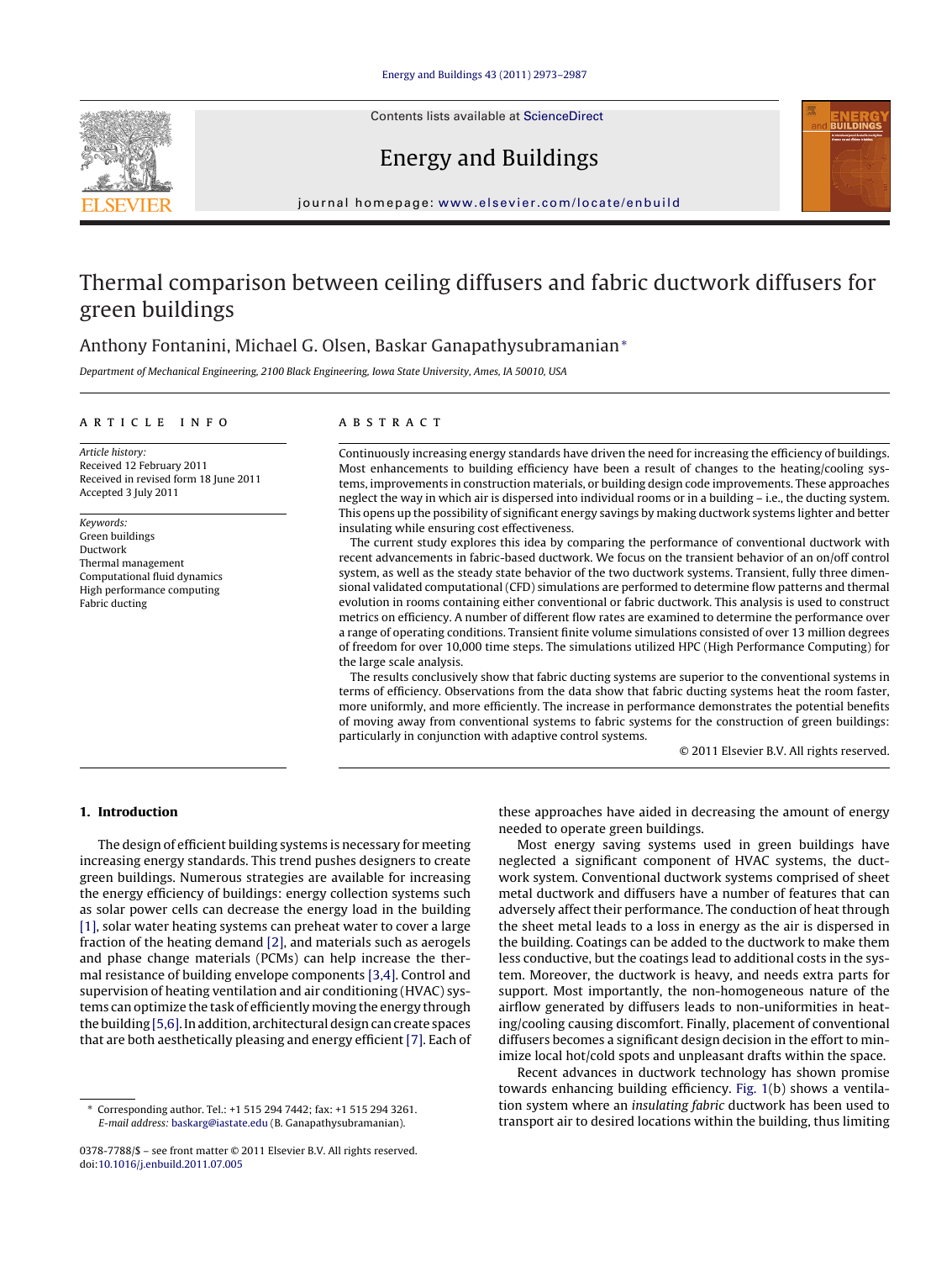<span id="page-1-0"></span>

**Fig. 1.** Example of (a) a conventional and (b) a fabric ductwork systems.

energy loss to non-desirable areas and eliminating the need for a coating to make the ductwork less conductive. Furthermore, the fabric weighs much less than conventional sheet metal ductwork, removing the need for extra parts for support and further reducing costs. Along the length of the ducting, a series of strategically placed holes disperses the air uniformly throughout the desired space.<sup>1</sup>

In addition to the general benefits of fabric ducting, fabric ducting aims toward producing uniform and low-draft air supply in the desired space. Recent technology trends such as stratum ventilation (SV) and personal ventilation (PV) strive to create such a personalized local climate for medium and small room sizes. Personal ventilation provides a tailored environment for each individual, for each individual has their own sensitivity to air movement or air quality [\[8\].](#page--1-0) In personal ventilation, an individual trying to increase the air quality can be strongly affected by a turbulent jet provided by the PV system [\[9\].](#page--1-0) Similarly, stratum ventilation creates a layer of fresh air within the breathing zone of the occupants [\[10\].](#page--1-0) The attention to the breathing zone in SV systems provides better indoor air quality, but can still suffer from the effects of uncomfortable drafts from turbulent jets. Fabric ducting can be naturally incorporated into the PV and SV systems to provide the necessary uniform quality airflow required by the occupants without the negative effects of turbulent high-draft jets.

The positive aspects of fabric systems directly improve upon the drawbacks of conventional sheet metal diffuser systems. Currently, limited data is available to evaluate either type of system with respect to air coverage and thermal performance. The present work consists of numerical simulations that directly compare conventional ceiling diffuser systems and fabric systems to quantify the increase in performance of the fabric systems in both the initial transient period and steady state operating conditions. Three dimensional, full-scale, time-varying realistic simulations have been performed to allow for direct comparisons. The simulations show the time evolution of the temperature field within the rooms. The simulations provide qualitative observations that can aid in future design decisions, in addition to quantitative data that provide a direct measure of the performance and comfort level of the room through time.

#### **2. Problem definition**

The problem the present work seeks to address is to compare fabric-based ductwork to conventional sheet-metal ductwork quantitatively based on measures of efficiency. The physical space being studied represents an individual office space or a bed room. The simulations performed represent a room that has been unattended during the night, which is typical for an office space. At a given time in the morning the heating system is turned on in anticipation for another working day. Metrics for efficiency (and comfort) include mean and standard deviation of both air speed and temperature, the amount of power absorbed by the room, the Air Distribution Performance Index (ADPI), and the energy used and time taken to heat the room to an average temperature of 290.94K.

The simulations are performed in a  $2.43 \text{ m} \times 2.43 \text{ m} \times 2.43 \text{ m}$ [8 ft  $\times$  8 ft  $\times$  8 ft] domain, which is a typical configuration in office spaces. The air outlet is placed on the ceiling for a worst case scenario in which the return air outlet is near the inlet. The outlet was offset 0.61 m [2 ft] in the x-direction, and has dimensions of  $0.30 \text{ m} \times 0.30 \text{ m}$  [1 ft  $\times$  1 ft]. The inlet for the diffuser is placed on the ceiling in the center of the domain ([Fig.](#page--1-0) 2 (a),(b)), and the inlet for the fabric ductwork is placed on the side wall ([Fig.](#page--1-0)  $2(c)$ , $(d)$ ).

For the fabric ductwork system, the air flow travels through the ducting tube until the air reaches the edge of the domain in the z-direction where another wall is encountered. The air is forced through 7 pairs of 2.54 cm [1 in] diameter holes spaced 0.30 m [1 ft] apart. The tube's center is 2.13 m [7 ft] above the floor. In the case of the conventional system, the diffuser inlet is 15.24 cm [6 in] in diameter. The bottom of the diffuser is 55.88 cm [22 in] long in both the x and z directions, and protrudes downward 15.24 cm [6 in] into the domain.

The flow patterns and thermal evolution in each room are simulated for different flow rates (shown in [Table](#page--1-0) 3) to quantify performance and efficiency. The flow rates correspond to multiples of ASHRAE's minimum required flow rate for an office space. The room and the walls are heated from an initial temperature of 288.67K [60 F] by an inlet air supply at 299.56K [80 F]. The walls are maintained at the initial temperature of the room.

#### **3. Simulation methodology**

#### 3.1. Basic equations

The basic equations describing the thermo-fluid phenomena are the Navier–Stokes equations, conservation of mass, and conservation of energy. Variables used in subsequent developments

 $1$  The number and size of holes placed in each desired room affects the power and static pressure required by the fan to a small extent. However, in multi-room buildings the fan power used will depend more on the major and minor losses of the ducting system that reaches the individual space rather than the specific air distribution mechanism within an individual room.